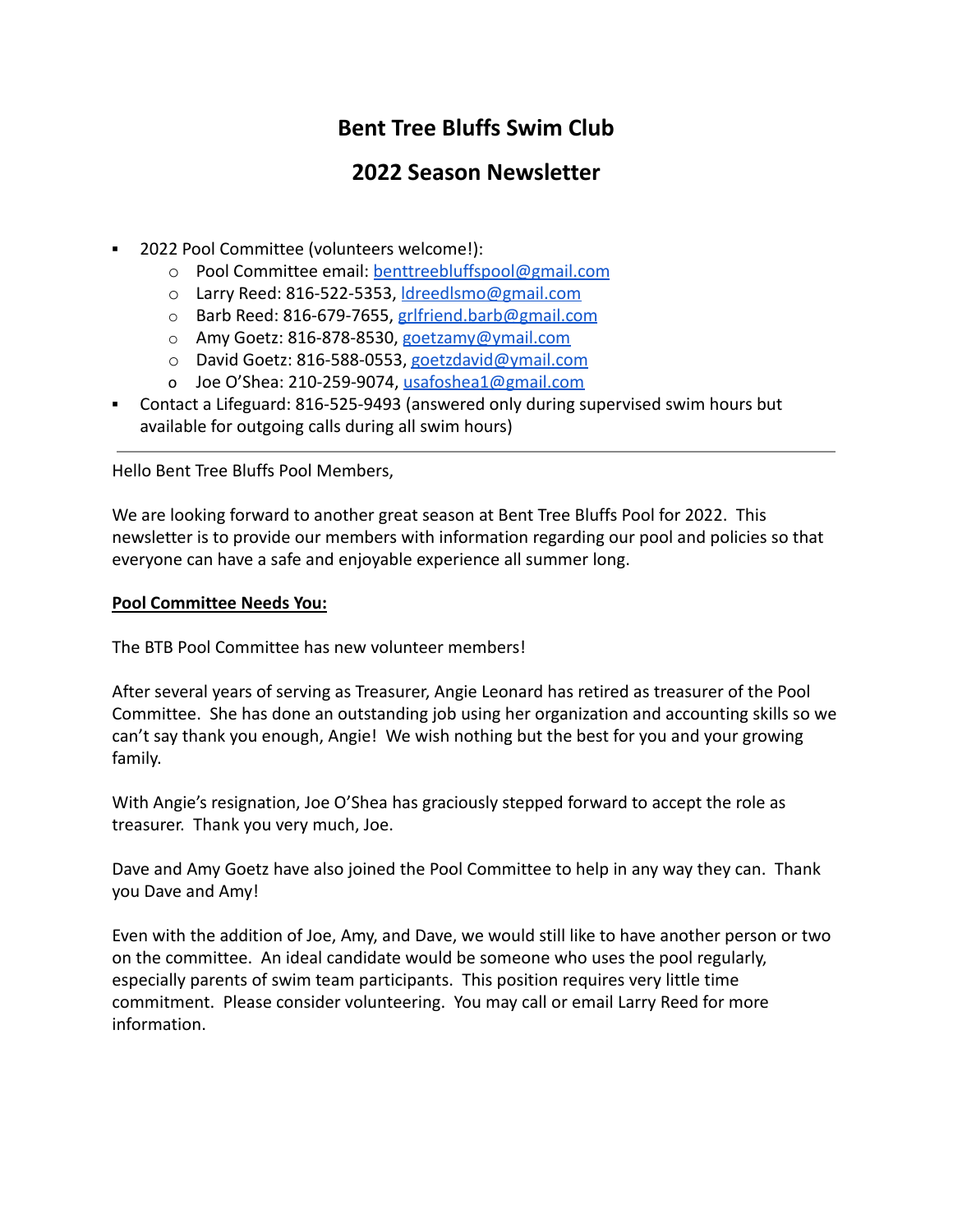#### **COVID-19:**

In regards to COVID-19, Jackson County Health Department released a health order in April, 2021, which no longer required patrons to maintain social distance or wear masks.

#### **Season and Hours:**

The pool will open on Saturday, May 28 and will close on Labor Day, September 5. Budget and weather permitting, we will consider staying open for an additional week after Labor Day (no guarantees, though).

Supervised Hours *with Lifeguard*: 12:00-9:00 pm – Daily, except as noted below: 4:00-8:00 pm – Weekdays (once LS R-7 school starts) 12:-00-8:00 pm – Weekends (once LS R-7 school starts) 12:00-6:00 pm - July 4th 12:00-8:00 pm - Labor Day, September 5 (last day)

Unsupervised Hours *without Lifeguard* (read below for more information):

6:00-11:00 am – Daily through July 31 (except on weekdays when the Swim Team will be practicing: See below) 7:00-11:00 am – Daily from August 1 through Labor Day, plus 12:00-4:00 pm weekdays once LS R-7 school starts.

The pool is closed daily from 11:00-12:00 to allow the pool management company to clean the pool and deck.

#### **Fob Entry System and Unsupervised Swim Hours:**

The fob entry system will again allow access to the pool during supervised and unsupervised hours (listed above) when no lifeguard is on duty. Please remember that unsupervised hours are **"swim at your own risk**". The same key fobs that were used in previous year will be used again this year. If a fob needs to be replaced or you never received fobs last year, please contact the pool committee at [benttreebluffspool@gmail.com](mailto:bentreebluffspool@gmail.com). There is a \$50 fee to replace each lost key fob.

Members under the age of 18 who are using the pool during unsupervised hours **must** be accompanied by a member who is a legal adult (18 years or older). See above for a listing of unsupervised swim hours. Early morning swim shall be considered quiet time (no music and minimal noise) and focused on fitness (laps, aerobics) from 6:00-8:30 am so use does not disrupt the surrounding homeowners.

**All members must leave the pool and pool area from 11:00 am-12:00 pm to allow our pool management company to clean the pool.**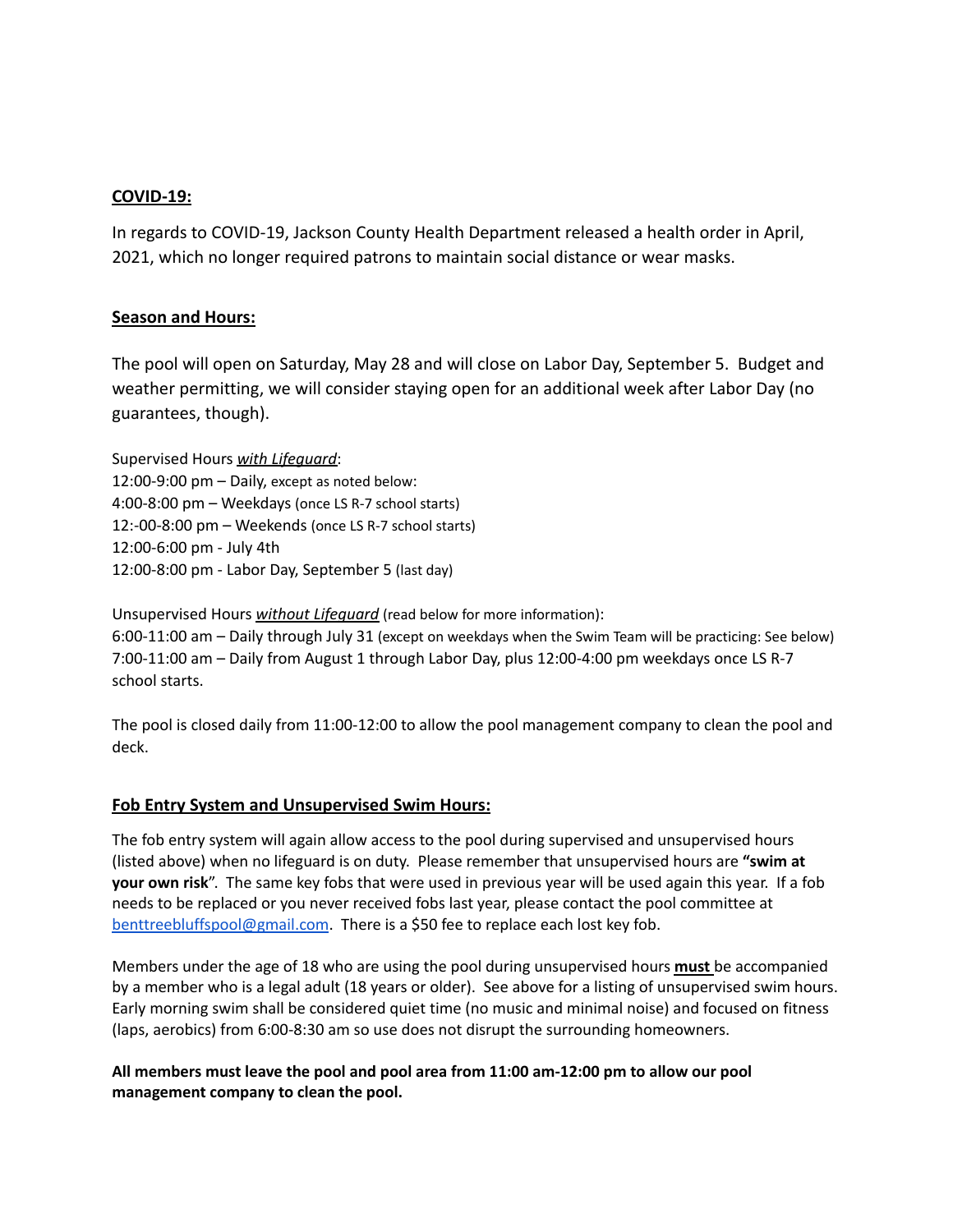If a key fob is not functioning correctly, please report it immediately to the pool email address: [benttreebluffspool@gmail.com](mailto:benttreebluffspool@gmail.com).

Each family entering the pool should use their own fob to enter through the gate. Please do not hold the gate open for others behind you to enter. "Piggy-backing" is not allowed. A first-time violation of proper entry access protocols (either supervised or unsupervised hours) will result in a 2-week suspension of your fob access, and a second violation will result in suspension of your fob access for the remainder of the pool season.

Failure of a member to follow all pool rules and safety standards during unsupervised hours will result in the fob being programmed for use only during supervised hours for the given household for a 2-week period. A second violation will result in suspension of your fob for the remainder of the season.

## **Swim Team**

The BTB Swim Team (Stingrays) will be using the pool for practice on weekdays during the morning hours of 8:30-11:00 am from May 31 through July 15. Home swim meets are scheduled for Wednesday evenings on June 22, July 6, and July 13. On home swim meet nights, the pool will be closed at 4:00 pm for set up. Those interested in joining the swim team should call Lance Flint (816-728-2863) for more information.

## **Phone**

In case of emergency, the pool phone (816-525-9493) will be accessible during unsupervised and supervised times. However, it is suggested that members bring their own cell phone. The pool phone is mounted on the outside wall to the left side of the restrooms.

## **Guests**

Guests will be allowed at the pool in 2022, but *only during supervised swim times*. Guests are not allowed during unsupervised swim times. Guests *must* be accompanied by a pool member with proper fob access. Pool Guest Cards are available for purchase at a cost of \$10 for 10 guest visits (\$1 per individual, per visit). Guest cards may be purchased from the lifeguard on duty (exact change or check please). Guest cards purchased in previous years do not expire.

Visiting grandchildren, adult children, and parents of members are welcome to swim at no additional cost.

A BTB resident who is not a pool member may not swim as someone's guest. Residents of BTB that are relatives to other BTB residents should seek access to the pool via covenant addition to their property at a one-time charge of \$1,000 plus any pro-rated pool dues.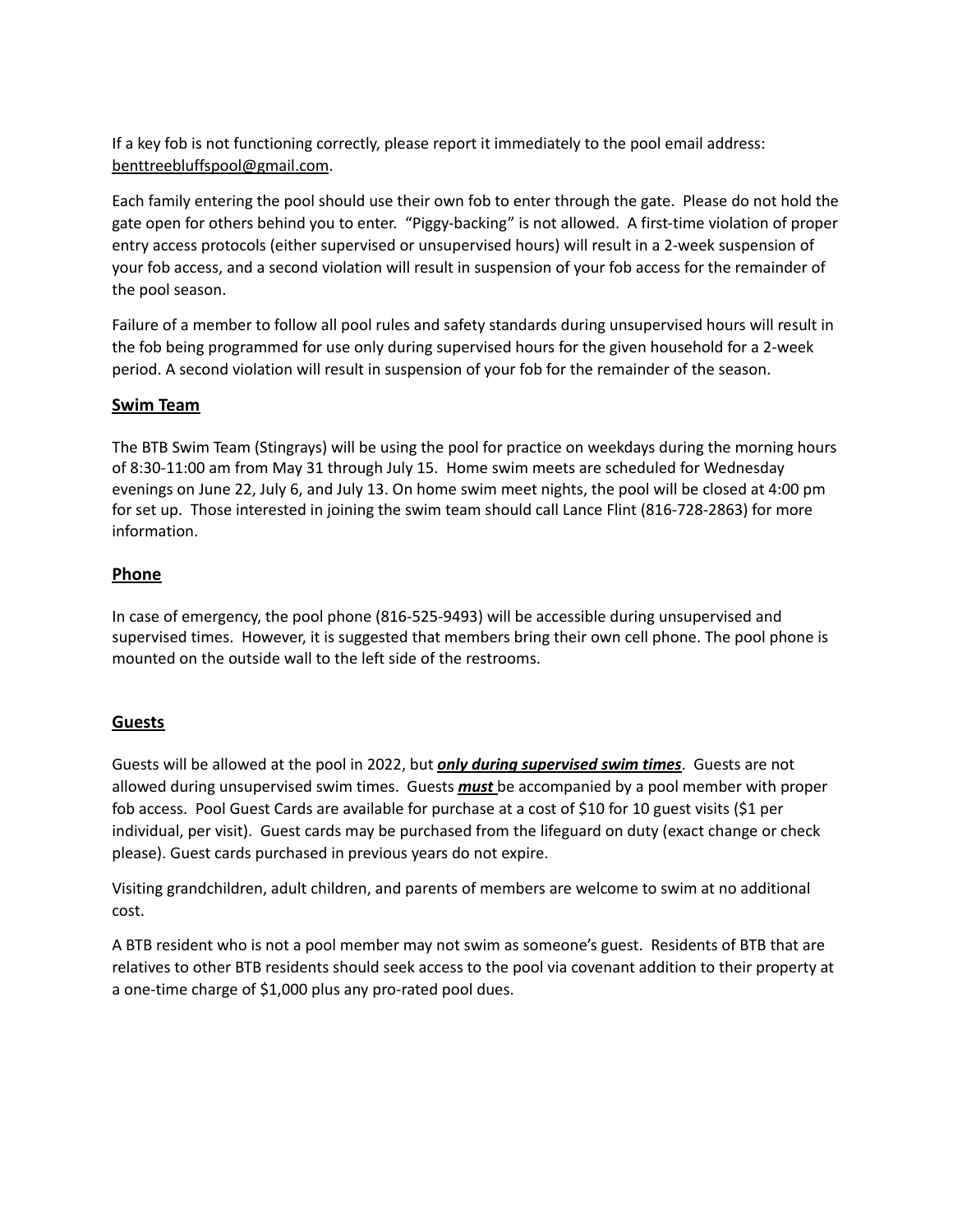## **Rental Homes**

While there are not many rental homes, the fob system will be the responsibility of the homeowner to acknowledge the rules and distribute to their renters. The BTB Pool Committee will not be an intermediary between homeowners and renters. Renters are responsible for coordinating fob pickup with homeowners, not the BTB Pool Committee. There are only 2 pool fobs permitted per address and should either be held by the renters or the homeowners, not both. It is the responsibility of the homeowner to maintain control of the pool fobs should renters terminate their lease. Also, the homeowner is responsible for communicating with the Pool Committee should a renter take the fobs upon termination of a lease so that the fob access can be canceled and new fobs issued (at a fee of \$50 per fob) to the homeowners.

## **Adult (18+) Swim**

Adult swim will continue to be observed for 10 minutes each hour starting at 50 minutes past the hour during supervised swim times. All children under the age of 18, except those children under the age of 3 in a flotation device and accompanied by an adult, must be out of the pool and must be **at least 2 feet from the edge of the pool** during adult swim, allowing a peaceful adult session.

#### **Pool Basics**

Aquaticare Pool Management and Maintenance [\(www.aquaticarekc.com](http://www.aquaticarekc.com)) and its lifeguards will manage and oversee the daily operations of the pool. Questions regarding maintenance, pool guidelines, or additional inquiries should be made to the Pool Committee members.

#### **Extra Shade**

While at the pool, you may ask the lifeguard to bring out an umbrella for extra shade. There are a few in the storage room for your use.

Enjoy the 2022 Season!

Bent Tree Bluffs Pool Committee